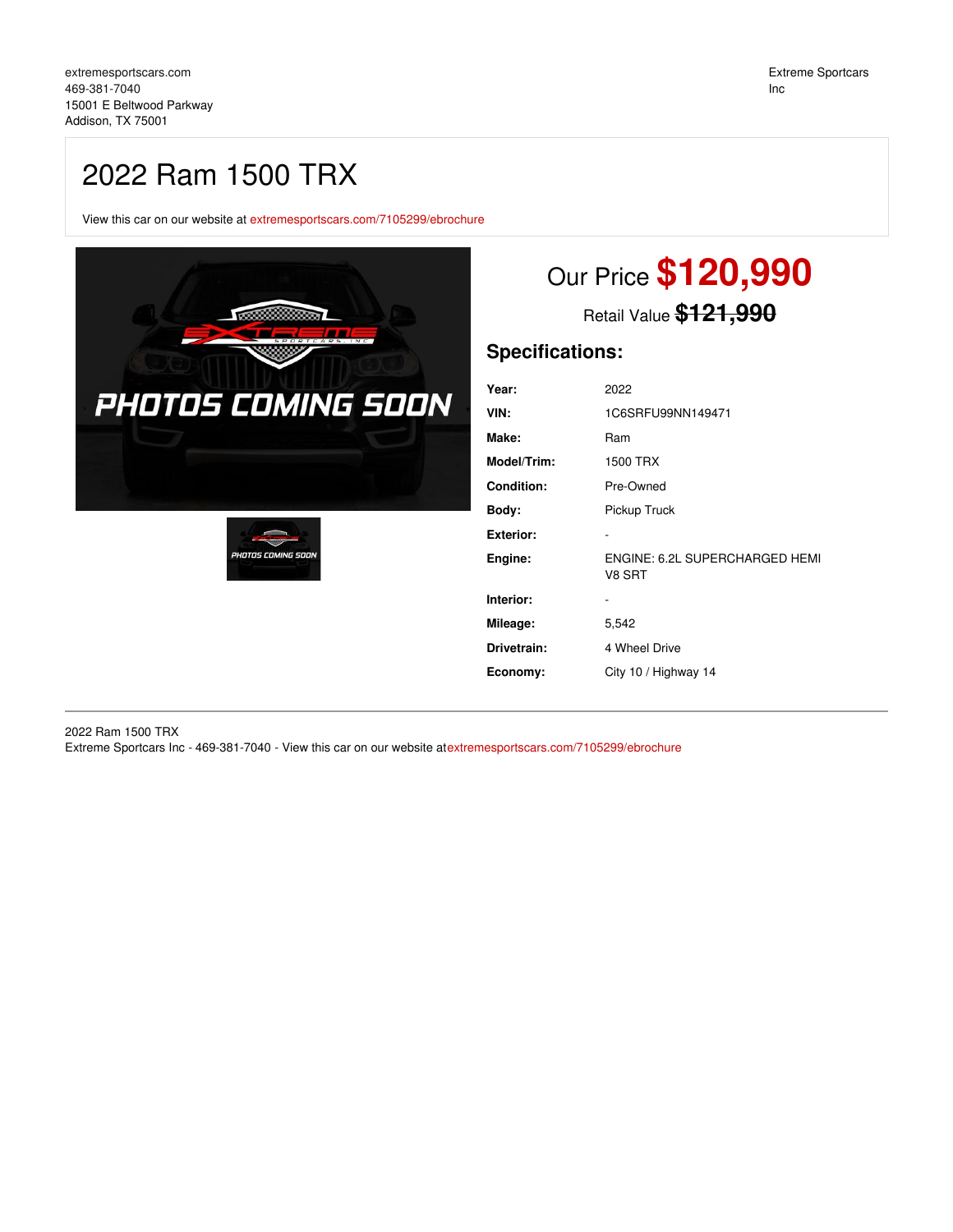

#### 2022 Ram 1500 TRX

Extreme Sportcars Inc - 469-381-7040 - View this car on our website at[extremesportscars.com/7105299/ebrochure](https://extremesportscars.com/vehicle/7105299/2022-ram-1500-trx-addison-tx-75001/7105299/ebrochure)

## **Installed Options**

#### **Interior**

- 2 12V DC Power Outlets- 2 12V DC Power Outlets and 2 120V AC Power Outlets
- 4 Way Front Headrests
- 4-Way Passenger Seat -inc: Manual Recline and Fore/Aft Movement
- 4G LTE Wi-Fi Hot Spot Mobile Hotspot Internet Access
- 8-Way Power Driver Seat -inc: Power Recline, Height Adjustment, Fore/Aft Movement and Cushion Tilt
- Air Filtration- Analog Appearance- Bucket Seats- Cloth/Vinyl Bucket Seats- Compass
- Cruise Control w/Steering Wheel Controls- Day-Night Auto-Dimming Rearview Mirror
- Delayed Accessory Power- Dual Zone Front Automatic Air Conditioning w/Front Infrared
- FOB Controls -inc: Remote Engine Start- Fade-To-Off Interior Lighting
- Front Center Armrest w/Storage and Rear Center Armrest
- Front Facing Cloth/Vinyl Rear Seat- Front Map Lights- Front Seat Back Map Pockets
- Full Carpet Floor Covering MOPAR -inc: Vinyl/Rubber Front And Rear Floor Mats
- Full Cloth Headliner
- Full Floor Console w/Covered Storage, Mini Overhead Console w/Storage, 2 12V DC Power Outlets and 2 120V AC Power Outlets
- Gauges -inc: Speedometer, Odometer, Voltmeter, Oil Pressure, Engine Coolant Temp, Tachometer, Inclinometer, Altimeter, Oil Temperature, Transmission Fluid Temp, Engine Hour Meter, Trip Odometer and Trip Computer
- HVAC -inc: Underseat Ducts and Console Ducts Illuminated Front Cupholder
- Illuminated Locking Glove Box
- Instrument Panel Bin, Dashboard Storage, Interior Concealed Storage, Driver / Passenger And Rear Door Bins
- Interior Trim -inc: Deluxe Sound Insulation, Metal-Look/Piano Black Instrument Panel Insert, Piano Black Door Panel Insert, Metal-Look Console Insert and Aluminum/Metal-Look Interior Accents
- Leather/Metal-Look Gear Shifter Material- Manual Adjustable Rear Head Restraints
- Manual Tilt/Telescoping Steering Column- Outside Temp Gauge
- Passenger Visor Vanity Mirror w/Passenger Illumination- Perimeter Alarm
- Pickup Cargo Box Lights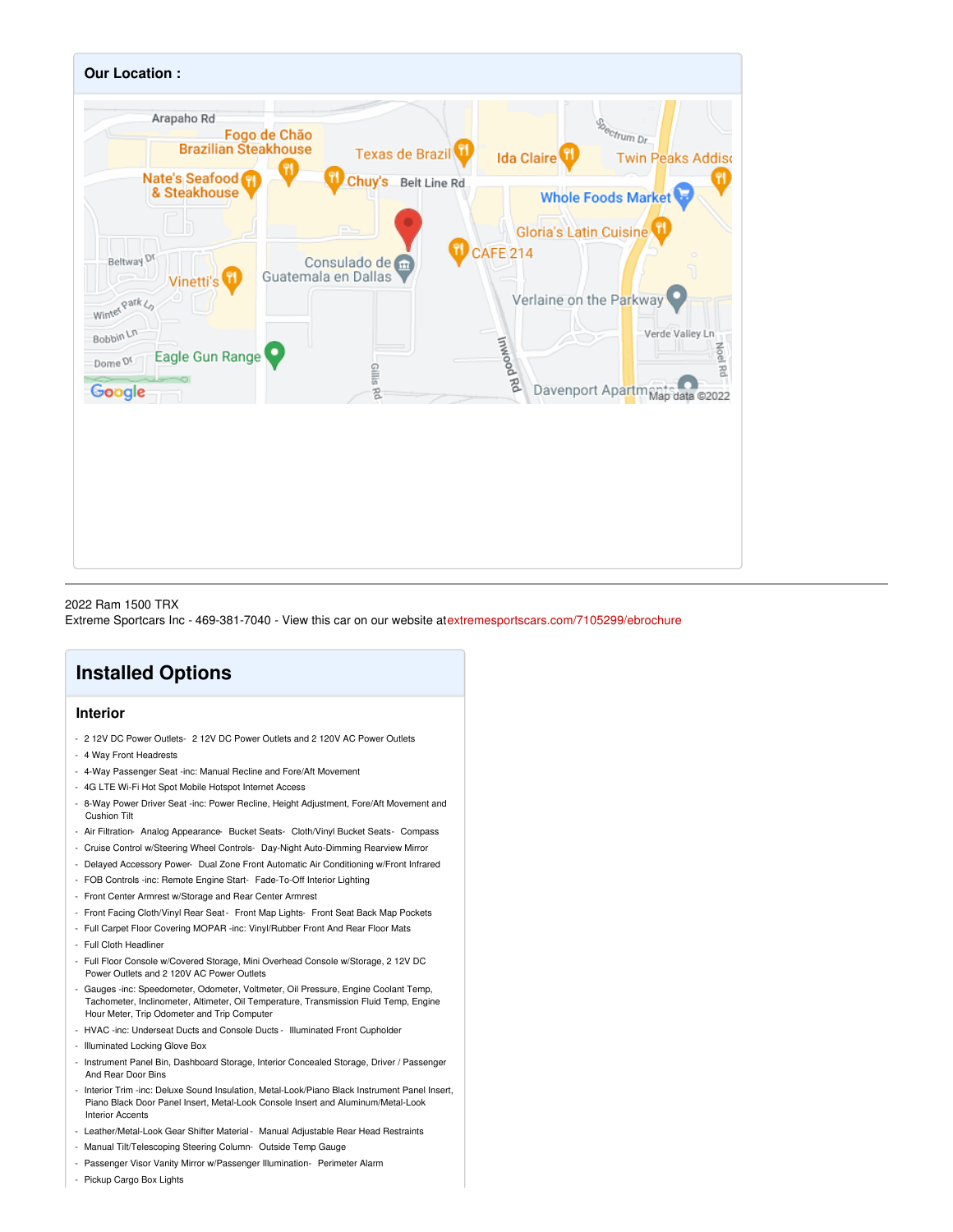- Power 1st Row Windows w/Driver And Passenger 1-Touch Up/Down
- Power 4-Way Driver Lumbar Adjust- Power Door Locks w/Autolock Feature
- Power Rear Windows- Proximity Key For Push Button Start Only
- Rear 60/40 Folding Seat- Rear Cupholder- Redundant Digital Speedometer
- Remote Keyless Entry w/Integrated Key Transmitter, Illuminated Entry and Panic Button
- Seats w/Cloth Back Material- Sentry Key Engine Immobilizer Smart Device Integration
- Smart Device Remote Engine Start- Sport Leather Steering Wheel- Systems Monitor
- Trip Computer- Valet Function- Vinyl Door Trim Insert

#### **Exterior**

- Aluminum Spare Wheel
- Auto On/Off Aero-Composite Led Low/High Beam Daytime Running Auto High-Beam Headlamps w/Delay-Off
- Black Door Handles- Black Exterior Mirrors- Black Fender Flares
- Black Front Bumper w/Metal-Look Rub Strip/Fascia Accent and 2 Tow Hooks
- Black Grille- Black Rear Step Bumper w/1 Tow Hook Black Side Windows Trim
- Cab Clearance Lights- Cargo Lamp w/High Mount Stop Light- Clearcoat Paint w/Decal
- Deep Tinted Glass- Exterior Mirrors Courtesy Lamps- Exterior Mirrors w/Heating Element
- Exterior Mirrors w/Supplemental Signals- Front Fog Lamps
- Full-Size Spare Tire Stored Underbody w/Crankdown- Galvanized Steel/Aluminum Panels
- Headlights-Automatic Highbeams- LED Brakelights- Laminated Glass
- Power Rear Window- Power Side Mirrors w/Driver Auto Dimming and Convex Spotter
- Power-Folding Mirrors- Regular Box Style- Tailgate Rear Cargo Access
- Tailgate/Rear Door Lock Included w/Power Door Locks Tires: LT325/65R18D All Terrain
- Variable Intermittent Wipers- Wheels: 18" x 9" Black Paint/Polish Aluminum

#### **Safety**

- 2 12V DC Power Outlets- 2 12V DC Power Outlets and 2 120V AC Power Outlets
- 4 Way Front Headrests
- 4-Way Passenger Seat -inc: Manual Recline and Fore/Aft Movement
- 4G LTE Wi-Fi Hot Spot Mobile Hotspot Internet Access
- 8-Way Power Driver Seat -inc: Power Recline, Height Adjustment, Fore/Aft Movement and Cushion Tilt
- Air Filtration- Analog Appearance- Bucket Seats- Cloth/Vinyl Bucket Seats- Compass
- Cruise Control w/Steering Wheel Controls- Day-Night Auto-Dimming Rearview Mirror
- Delayed Accessory Power- Dual Zone Front Automatic Air Conditioning w/Front Infrared
- FOB Controls -inc: Remote Engine Start- Fade-To-Off Interior Lighting
- Front Center Armrest w/Storage and Rear Center Armrest
- Front Facing Cloth/Vinyl Rear Seat- Front Map Lights- Front Seat Back Map Pockets
- Full Carpet Floor Covering MOPAR -inc: Vinyl/Rubber Front And Rear Floor Mats
- Full Cloth Headliner
- Full Floor Console w/Covered Storage, Mini Overhead Console w/Storage, 2 12V DC Power Outlets and 2 120V AC Power Outlets
- Gauges -inc: Speedometer, Odometer, Voltmeter, Oil Pressure, Engine Coolant Temp, Tachometer, Inclinometer, Altimeter, Oil Temperature, Transmission Fluid Temp, Engine Hour Meter, Trip Odometer and Trip Computer
- HVAC -inc: Underseat Ducts and Console Ducts Illuminated Front Cupholder
- Illuminated Locking Glove Box
- Instrument Panel Bin, Dashboard Storage, Interior Concealed Storage, Driver / Passenger And Rear Door Bins
- Interior Trim -inc: Deluxe Sound Insulation, Metal-Look/Piano Black Instrument Panel Insert, Piano Black Door Panel Insert, Metal-Look Console Insert and Aluminum/Metal-Look Interior Accents
- Leather/Metal-Look Gear Shifter Material- Manual Adjustable Rear Head Restraints
- Manual Tilt/Telescoping Steering Column- Outside Temp Gauge
- Passenger Visor Vanity Mirror w/Passenger Illumination- Perimeter Alarm
- Pickup Cargo Box Lights
- Power 1st Row Windows w/Driver And Passenger 1-Touch Up/Down
- Power 4-Way Driver Lumbar Adjust- Power Door Locks w/Autolock Feature
- Power Rear Windows- Proximity Key For Push Button Start Only
- Rear 60/40 Folding Seat- Rear Cupholder- Redundant Digital Speedometer
- Remote Keyless Entry w/Integrated Key Transmitter, Illuminated Entry and Panic Button
- Seats w/Cloth Back Material- Sentry Key Engine Immobilizer- Smart Device Integration
- Smart Device Remote Engine Start- Sport Leather Steering Wheel- Systems Monitor
- Trip Computer- Valet Function- Vinyl Door Trim Insert

#### **Mechanical**

- 1310# Maximum Payload- 250 Amp Alternator- 3.55 Rear Axle Ratio- 33 Gal. Fuel Tank
- 4-Wheel Disc Brakes w/4-Wheel ABS, Front And Rear Vented Discs, Brake Assist, Hill Descent Control, Hill Hold Control and Electric Parking Brake
- 5 Skid Plates- 50 State Emissions- 800CCA Maintenance-Free Battery
- Auto Locking Hubs- Automatic Full-Time Four-Wheel Drive